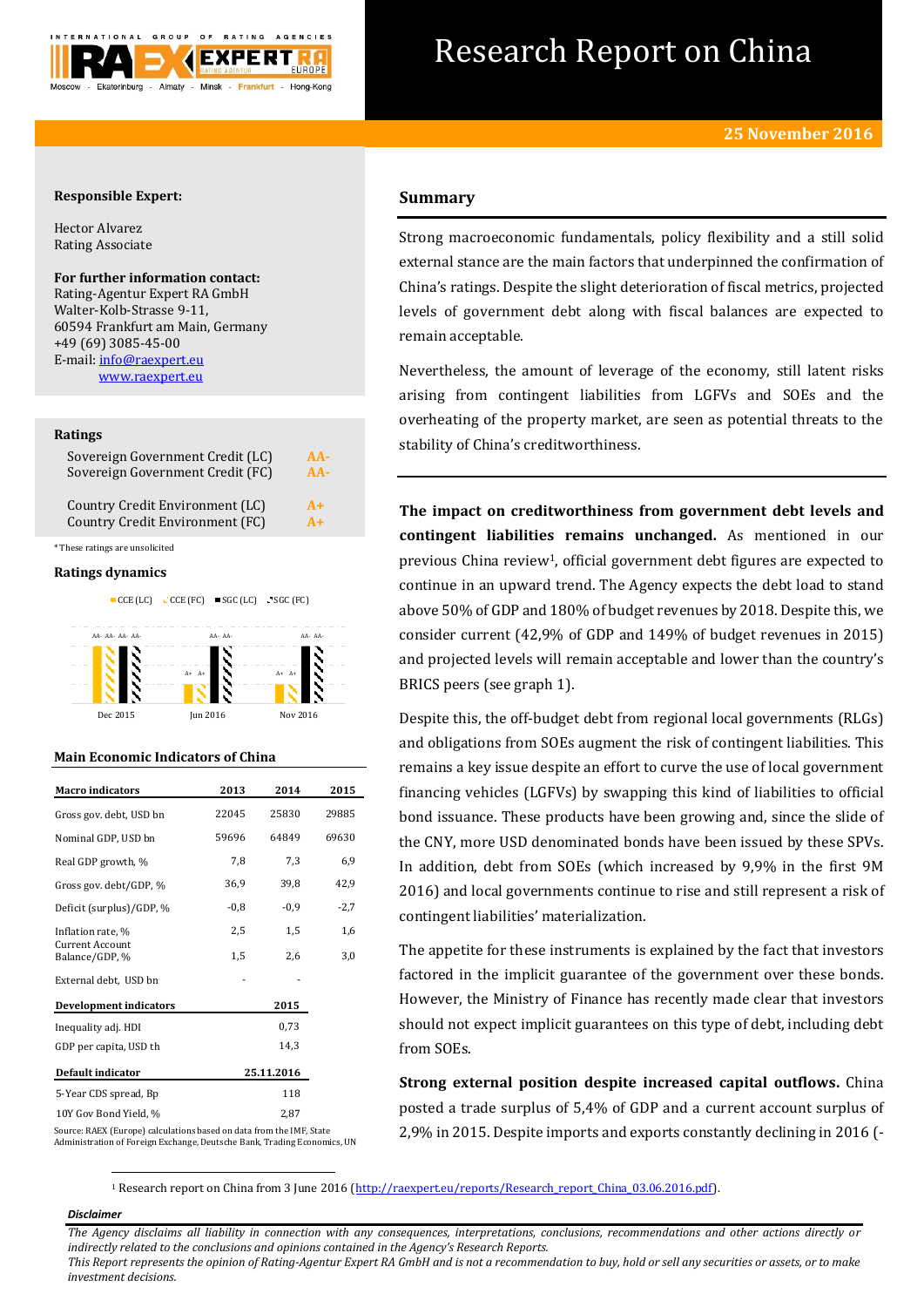**Graph 1:** BRICS peers government debt, % of GDP

 $O F$ 

Minsk -

GROUP

Almaty -

 $10N$ 

Ekaterinburg

**BATING** 

FXPFRT

Frankfurt -

AGENCIES

Hong-Kong



Source: RAEX (Europe) calculations based on data from the IMF





Administration of Foreign Exchange



**Graph 3:** Net errors and omissions, USD bn

Source: RAEX (Europe) calculations based on data from the State Administration of Foreign Exchange

7,6% in exports and -8% in imports by September 2016) China's trade balance remained positive at USD 396,4 bn during the first 9M 2016.

Furthermore, we could see the role of China in world trade increase given the imminent withdrawal of the US from the Trans-Pacific Partnership (TPP). This will encourage other nations to back the Regional Comprehensive Economic Partnership (RCEP), a China led trade deal that could put the country in a very advantageous position regarding its influence to impose rules in the Pacific Rim commercial relationships.

China's international reserves remain high at USD 3,2 tn by October 2016, enough to cover 67% of total government debt and close to 19 months of imports. Nonetheless, this number has been continuously declining given different factors (such as pressures on capital outflows, the Fed interest rate hike speculation, monetary policy clarity, Brexit and Donald Trump's election) which all translate in exchange rate pressures. This, as a result, has caused the People's Bank of China (PBC) to use reserves in order to slowdown the depreciation pace of the CNY (see graph 2). In fact, we expect the level of reserves to be even lower at end-November given the burden the election of Trump recently put on the Chinese currency.

As mentioned, capital outflows have continued to increase and the net errors and omission account on the BoP keeps accumulating, which is a proxy for unaccounted capital outflows (see graph 3).

In addition, CNY internationalization enhances flexibility. Now part of the SDR basket and in the near future its incorporation in the IMF's Currency Composition of Official Foreign Exchange Reserves (COFER) will make the CNY an official currency to be held by foreign central banks as reserve assets.

**GDP growth to meet authorities' target, but set to slowdown.** GDP growth has been robust as of late driven by retail sales, investment and industrial production (6,7% in 3Q 2016) and is in line to reach the authorities' target between 6,5% and 7,0%. However, one of the key drivers of growth has been the property market where, supported by policy stimulus, prices and sold items have substantially increased recently and could be unsustainable. Furthermore, the average increase in the level of prices has been 1,9% y-o-y for 9M 2016 and unemployment was as low as 4,1% in 2015. We expect growth to continue in a downward trend given the government's rebalancing efforts and weak external demand. In regard to rebalancing, we observe that this process has continued given the lower Purchasing Managers' Indexes (PMI) for manufacturing (51,2 in October 2016) and higher for the services sector (54 in October 2016).

### *Disclaimer*

*The Agency disclaims all liability in connection with any consequences, interpretations, conclusions, recommendations and other actions directly or indirectly related to the conclusions and opinions contained in the Agency's Research Reports.*

*This Report represents the opinion of Rating-Agentur Expert RA GmbH and is not a recommendation to buy, hold or sell any securities or assets, or to make investment decisions.*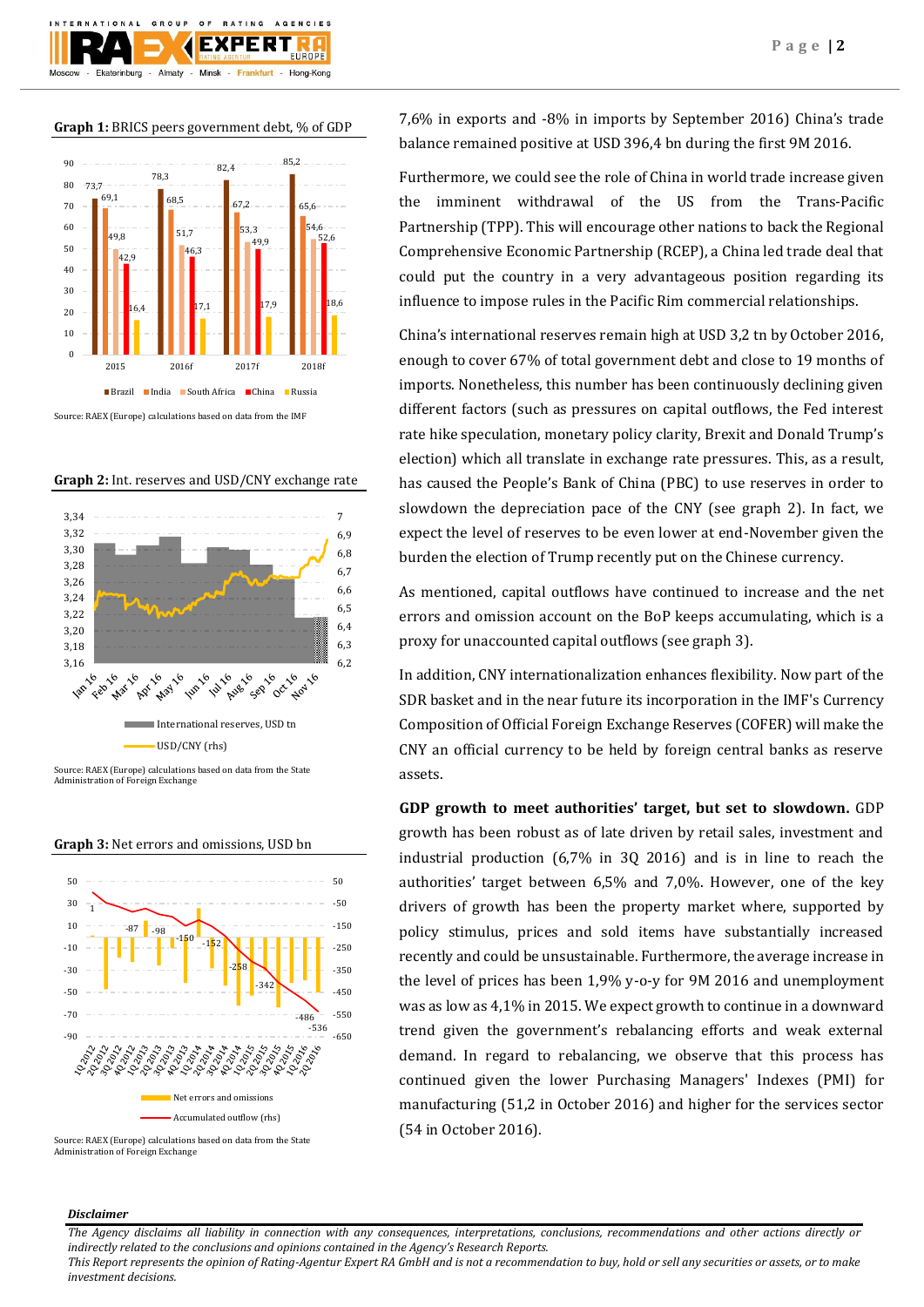

**Graph 4:** Budget execution



Source: RAEX (Europe) calculations based on data from the National Bureau of Statistics of China





**Graph 6:** Credit / GDP gap



Source: RAEX (Europe) calculations based on data from the National Bureau of Statistics of China

**Fiscal budget expected to widen due to loose policies.** The fiscal balance is expected to end the current year around -2,9% given the continued fiscal stimulus provided by the government (even though this has gradually decreased). Additionally, the augmented deficit, as calculated by the IMF, is also expected to widen due to increased offbudget transactions by local governments.

Fiscal policy remains loose with expenditures growing at a higher pace than revenues throughout 2016; accumulated y-o-y growth for 9M 2016 was 12,5% for expenditures and 5,9% for revenues (see graph 4). A new fiscal reform is being implemented, which includes the new budget law to improve transparency, a tax reform to support the rebalancing of the economy and a social security reform.

**Monetary policy turned neutral in order to maintain growth and avoid financial and real estate bubbles.** The last time the PBC adjusted the required reserves ratio (RRR) was in March 2016. However, in the wake of tightening liquidity, the PBC has been injecting money into the market with different tools such as repo agreements.

The ease on the monetary policy for long periods has caused economic growth to maintain its pace but at the same time, has propelled a real estate market boom (a major contributor to economic growth as previously mentioned), which could become unbearable. The sale of buildings rose by 41,2% and newly built houses prices increased by 12,3% in October 2016 from a year before (see graph 5).

Given the risks stemming from the rise in property prices, the government implemented measures to slow down the price increase. Tightened mortgage standards, higher requirements on down payments and bans on non-local buyers are some of the actions taken to mitigate the risks.

Additionally, as was previously mentioned, the CNY has been pressed by many factors but, as of late, the main pressure has been the election of Donald Trump as the president of the US. In light of this, the PBC raised its CNY fixing showing that the authorities will intervene in order to avoid a steep decline in the domestic currency.

**Leverage of the economy and shadow banking remain a concern**. Aggregate financing to the real economy (AFRE) increased at an average pace of 12,7% y-o-y for the past 10 months while nominal GDP grew at an average of 7,4% in the first 3Q of 2016 (see graph 6). The ratio of banks´ assets to GDP stood at 286% and domestic credit to GDP at 196% in 2015. These figures clearly indicate excessive leverage of the economy.

However, most of the debt is owned domestically and national savings are around 47% of GDP, which implies that banks still have liquidity. Besides,

# *Disclaimer*

*The Agency disclaims all liability in connection with any consequences, interpretations, conclusions, recommendations and other actions directly or indirectly related to the conclusions and opinions contained in the Agency's Research Reports.*

*This Report represents the opinion of Rating-Agentur Expert RA GmbH and is not a recommendation to buy, hold or sell any securities or assets, or to make investment decisions.*